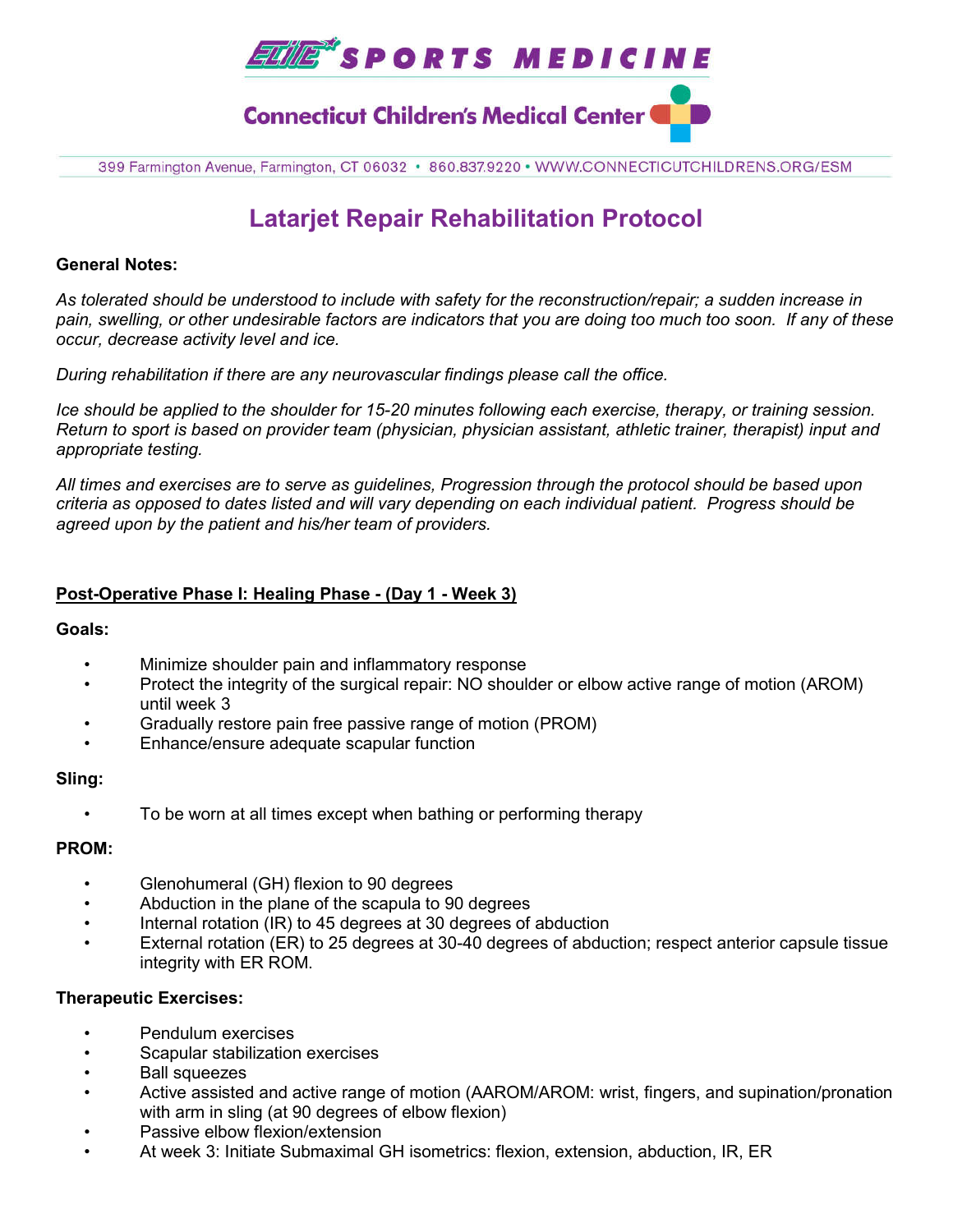

**Connecticut Children's Medical Center** 

399 Farmington Avenue, Farmington, CT 06032 · 860.837.9220 · WWW.CONNECTICUTCHILDRENS.ORG/ESM

# **Latarjet Repair Rehabilitation Protocol**

#### **Modalities/Education:**

- Frequent cryotherapy for pain and inflammation
- Pre-modulated electrical stimulation to shoulder for pain reduction
- Patient education regarding posture, joint protection, positioning, hygiene, etc.

#### **Manual:**

- Scar and soft tissue mobilization as needed
- Joint mobilizations as needed

# **Post-Operative Phase II: Protective Phase - (Week 3 – Week 6)**

#### **Goals:**

- Minimize shoulder pain and inflammatory response
- Protect the integrity of the surgical repair
- Progress PROM
- Begin light waist level activities

#### **Sling:**

- Discontinue use of pillow as directed by physician/therapist after week 4.
- Begin to wean from sling between weeks 5-6.
- Discontinue sling as directed by physician/therapist after week 6

#### **ROM:**

- Progress shoulder PROM (do not force any painful motion)
	- o Forward flexion to 160 degrees
	- o Abduction in the plan of the scapula to 120 degrees
	- o IR to 60 degrees at multiple angles of abduction
	- o ER to 35 degrees at 0-40 degrees of abduction then progress to multiple angles of abduction
	- o Initiate extension to 40 degrees at 6 weeks

# **Therapeutic Exercises:**

- Posterior capsular stretching as needed
- Progress to AAROM/AROM exercises of the shoulder with proper GH rhythm
	- Full active elevation in the scapular plane should be achieved before beginning active elevation in other planes
- Continue AROM of elbow, wrist, and hand
- Progress scapular stabilization exercises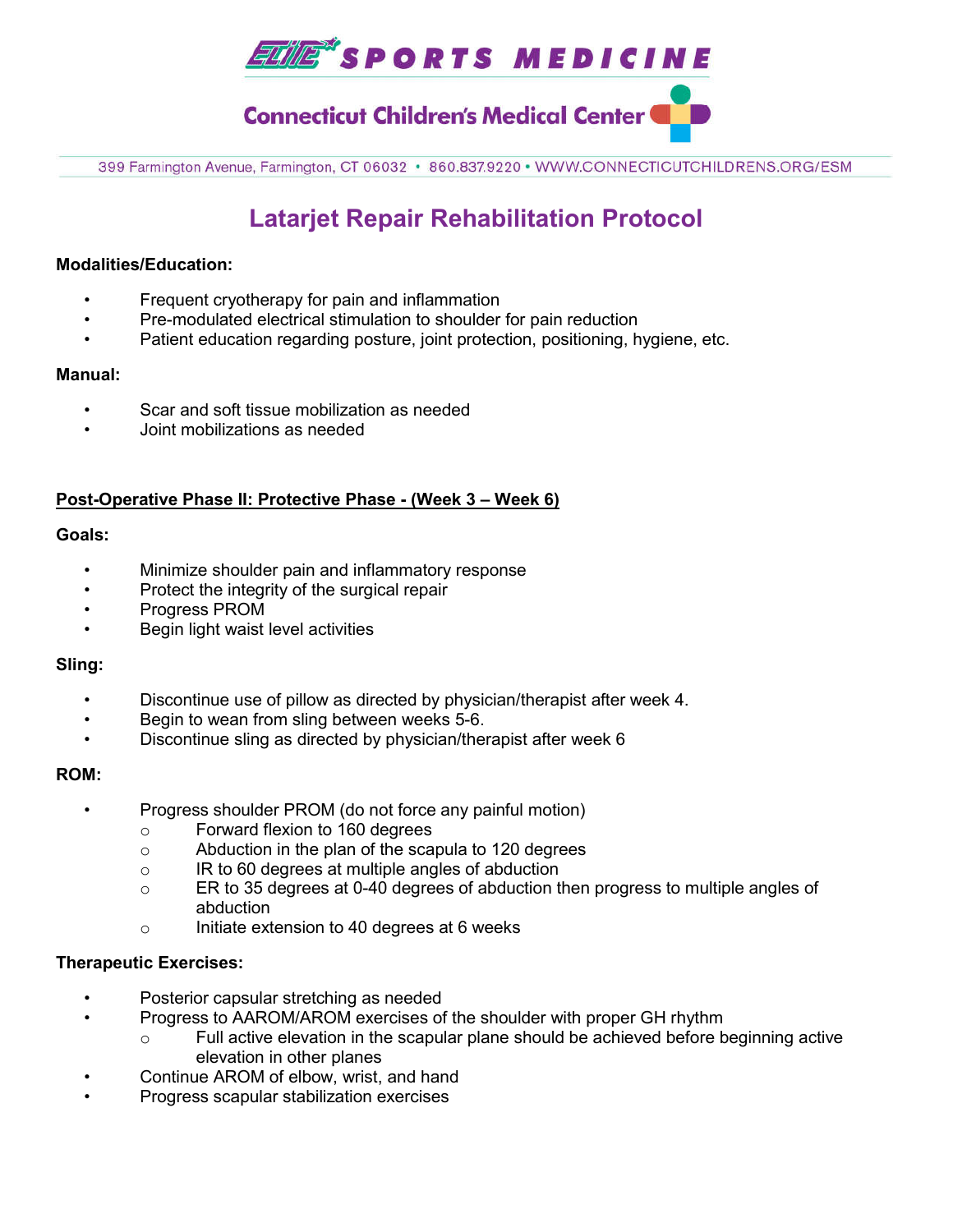

**Connecticut Children's Medical Center (** 

399 Farmington Avenue, Farmington, CT 06032 · 860.837.9220 · WWW.CONNECTICUTCHILDRENS.ORG/ESM

# **Latarjet Repair Rehabilitation Protocol**

### **Modalities:**

- Continue cyrotherapy for pain and inflammation
- Pre-modulated electrical stimulation to shoulder for pain reduction

#### **Manual:**

- Scar and soft tissue mobilization as needed
- Joint mobilizations as needed

# **Post-Operative Phase III: Motion Phase - (Week 6 – Week 9)**

#### **Goals:**

- Achieve normal GH and scapular rhythm
- Achieve PROM WNL
- Progress to AROM WNL
- Remain pain free for all exercises

# **ROM/Therapeutic Exercises:**

- Progress as tolerated, concentric and eccentric exercises
	- o Achieve full PROM/AROM in a given plane before strengthening in that plane
- Initiate:
	- o Closed chain activities
	- o UBE: no resistance
	- o Light pec stretch to tolerance
	- o ER/IR strengthening
		- Side lying ER with towel roll
		- Manual resistance to ER in supine in scapular plane
		- ER/IR with exercise tubing at 0 degrees of abduction (towel roll)
	- $\circ$  Prone rowing at 30/45/90 degrees of abduction to neutral arm position
	- o Begin rhythmic stabilization drills
	- ER/IR in the scapular plane
	- Flexion/extension and adduction/abduction at various angles of elevation
- Progress AROM to isotonics: flexion, scaption, abduction

#### **Manual:**

- Scar and soft tissue mobilizations as needed
- Joint mobilizations as needed

**Cardio**: Stationary bike, Elliptical with light upper body, Stair climber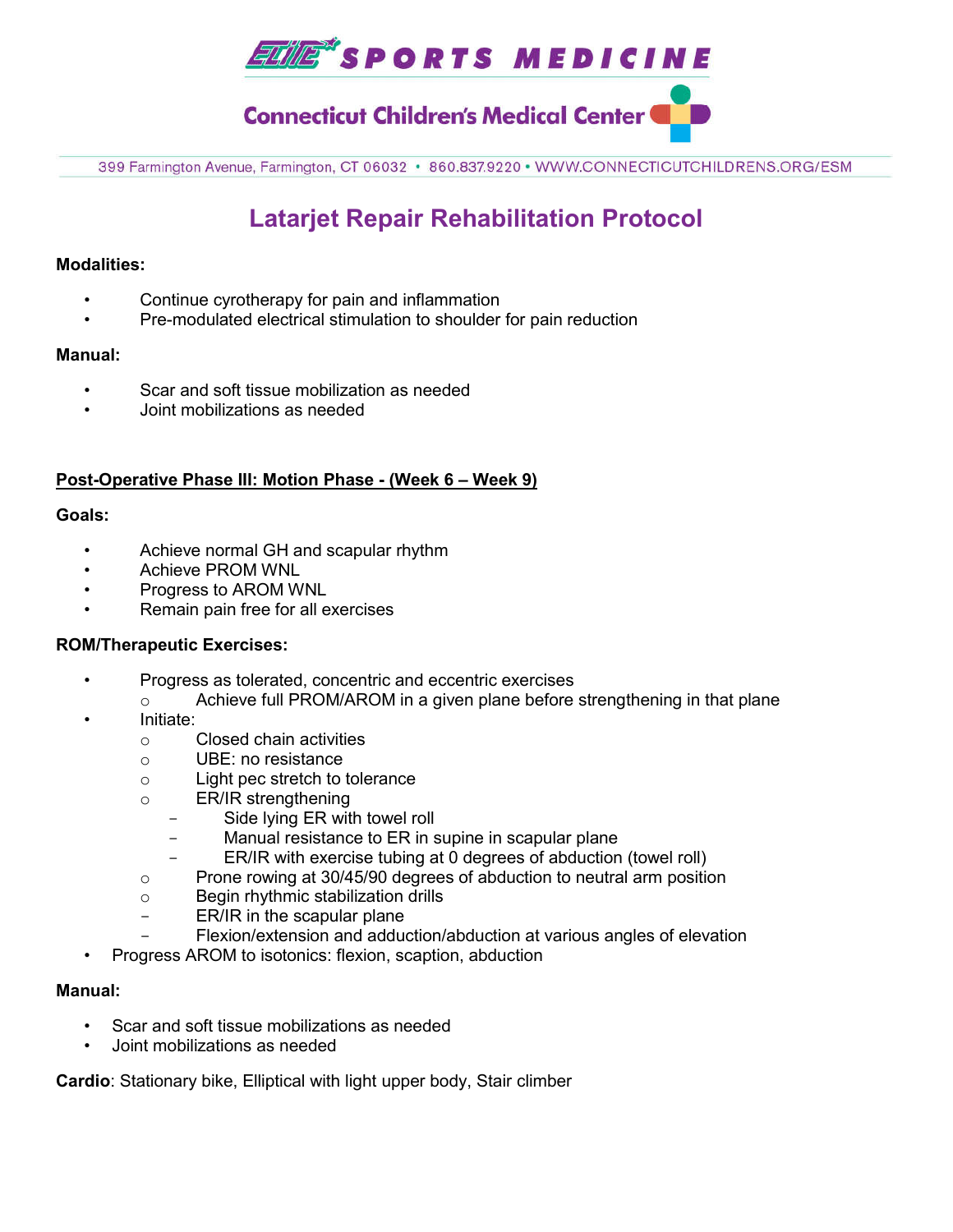

# **Connecticut Children's Medical Center**

399 Farmington Avenue, Farmington, CT 06032 · 860.837.9220 · WWW.CONNECTICUTCHILDRENS.ORG/ESM

# **Latarjet Repair Rehabilitation Protocol**

#### **Modalities:**

- Continue cyotherapy for pain and inflammation
- Pre-modulated electrical stimulation to shoulder for pain reduction
- Continued patient education: posture, joint protection, positioning, hygiene, etc.

#### **Post-Operative Phase IV: Strengthening Phase - (Week 9 –Week 16)**

#### **Goals:**

- Normalize strength, endurance, neuromuscular control; All UE MMT grades 5/5
- Return to shoulder height functional activities
- Gradual and planned buildup of stress to anterior joint capsule

#### **Precautions:**

- Do not overstress the anterior capsule with aggressive overhead activities/strengthening
- Avoid contact sports/activities
- Patient education regarding a gradual increase to shoulder activities

# **Activity:**

- Continue A/PROM as needed
- Initiate biceps, pectoralis major/minor, and serratus anterior strengthening
- Progress subscapularis strengthening to focus on both upper and lower segments:
	- o PNF patterns
	- o IR resistive band at 45, 90 degrees of abduction
- Increase resistance for UBE
- Progress isotonic strengthening if patient demonstrates no compensatory strategies, is not painful, and has no residual soreness

**Manual**: as needed

# **Post-Operative Phase V: Return to Sport Phase - (Week 16+)**

#### **Goals:**

- Maintain full non-painful P/AROM
- Return to full strenuous work, throwing, and overhead activities

# **Precautions:**

- Avoid excessive anterior capsule stress
	- $\circ$  DO NOT PERFORM: tricep dips, wide grip bench press, military press or lat pulls behind the head.
	- o Do not flex elbows past 90 degrees in weight bearing positions